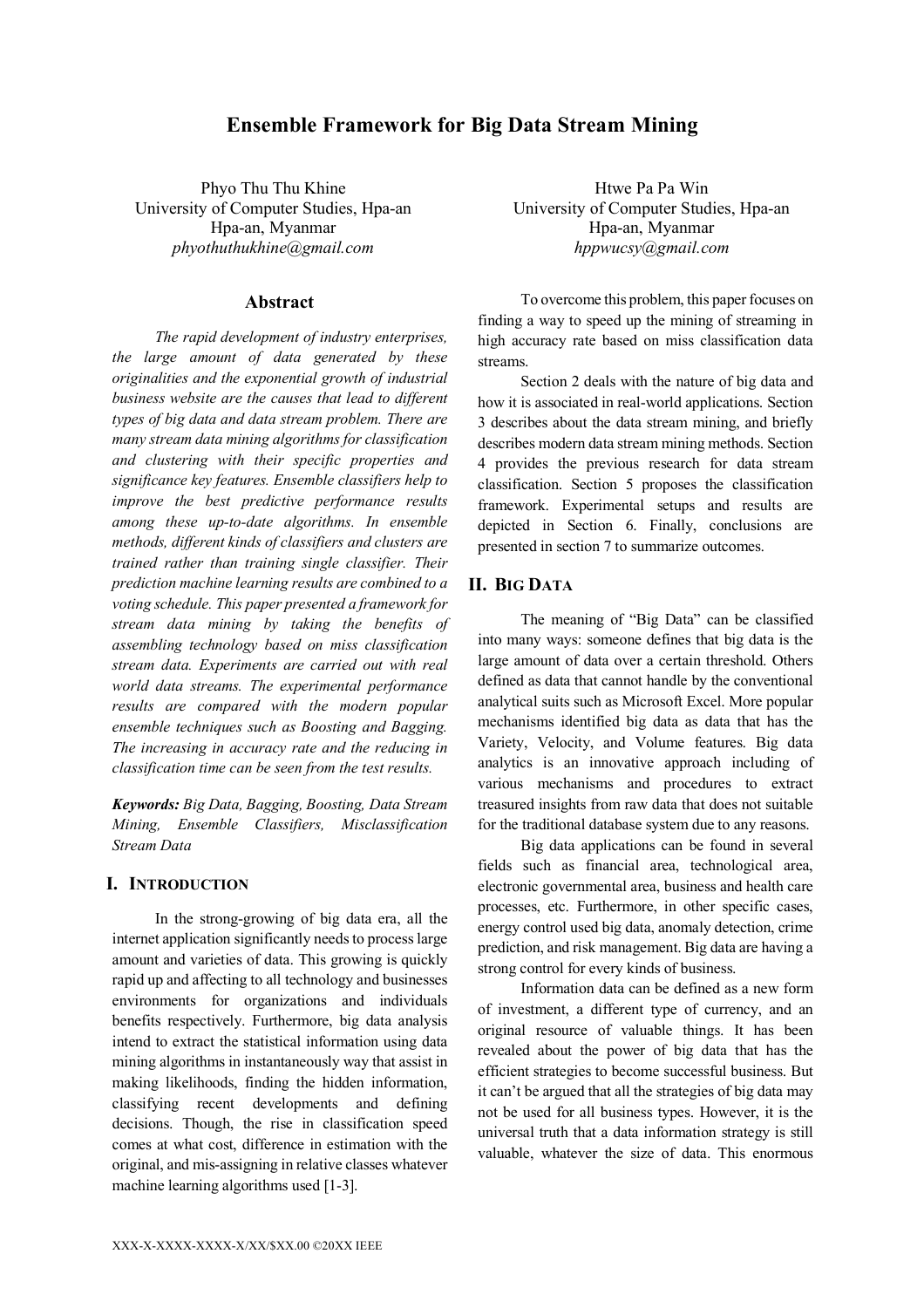amount of data in application opens new challenging detection tasks and lead to Data Stream Mining [4].

# **III. DATA STREAM MINING**

In computer science, data stream mining is associated with two fields: data mining and data streams. It turns out to be essential areas of computer science applications such as industrial engineering processes, transaction flows of credit card, robotics, ecommerce business, spam filtering, sensor networks, etc.

The data stream mining task quite different traditional data mining task regarding processing or executing the mining task, but the objectives are the same. The normal algorithms of data mining methods cannot be used directly for data streams because of the following factors:

-Data Streams may be large amount of data and these are actually unlimited number of elements.

-Data Streams can be arrived to the system in a short period of time.

-Data Streams may be changed to different manners during the distribution times of processing.

Therefore, the algorithms for data stream need to store previous information in a condensed format structures. The most widespread methods for the data stream classification are categorized into the following groups;

- Instance-Based Learning Methods
- Bayesian Learning Methods
- Artificial Neural Networks Learning Methods
- Decision Trees Learning Methods
- Ensemble Learning Methods
- Clustering Methods

#### **A. Instance-Based Learning Methods**

Instance-based learning classifiers are also called k-nearest neighbors learners. As these instance classifiers can process incremental learning method, there is a necessary to store all the previous data elements in the memory. Therefore, these normal learning methods can't be directly used for data streams [5]. All the series of instance-based classification algorithms were presented in [7].

### **B. Bayesian Learning Methods**

Bayesian learning classification methods are based on the standard Bayesian theorem. The aim of Bayesian learning is to evaluate the essential likelihoods using the existing training dataset. Then, a learning algorithm is used to categorize new data—the group which maximizes the next probability is allocated to an uncategorized or unlabeled element. Naive Bayes learning method is done in an incremental fashion. However, they need to have a fix size of memory. These Naive Bayes learning features possibly appropriate in the mining process of data stream [5].

# **C. Artificial Neural Networks Learning Methods**

Artificial Neural Networks learning methods are likely the nervous system of the animals. Multi-Layer Perceptron is the most common learning classification method. When the number of data streams training elements is large, neural network learning can be transformed to single-pass incremental way. If input neurons and synapses number is kept unaltered during the learning process then the memory requirement is kept constant. The above properties of neural networks can be appropriate for data streams [5, 8].

#### **D. Decision Trees Learning Methods**

The state-of-the-art Decision Tree algorithms can be used for classification of data stream. The algorithms in this type are based on Hoeffding trees method. For the static data, Hoeffding tree chooses an attribute that is appropriate to split tree nodes. Because of the infinite size of the data streams, all the data elements of the node can't be kept in memory. Therefore, evolutionary learning algorithms are used for data streams. The most noticeable method of this type of learning is the VFDT algorithm [10].

#### **E. Ensemble Learning Methods**

Other learning techniques which can be applied for data stream mining are ensemble ways. Various approaches are suggested to combine many single algorithms into a group to form ensemble classifiers. Among the state-of-the-art classifiers available in many data mining environment, including the stream data mining, assembling of classifiers provides the best performance [5, 11-13]. The most common and effective approaches of ensemble methodologies are Bagging and Boosting. These popular methods have been discovered in the data stream scenario and are firstly presented by Oza and Russell [14, 15].

### **F. Clustering Methods**

Clustering can be used for the unsigned instances that have homogeneous clusters relating with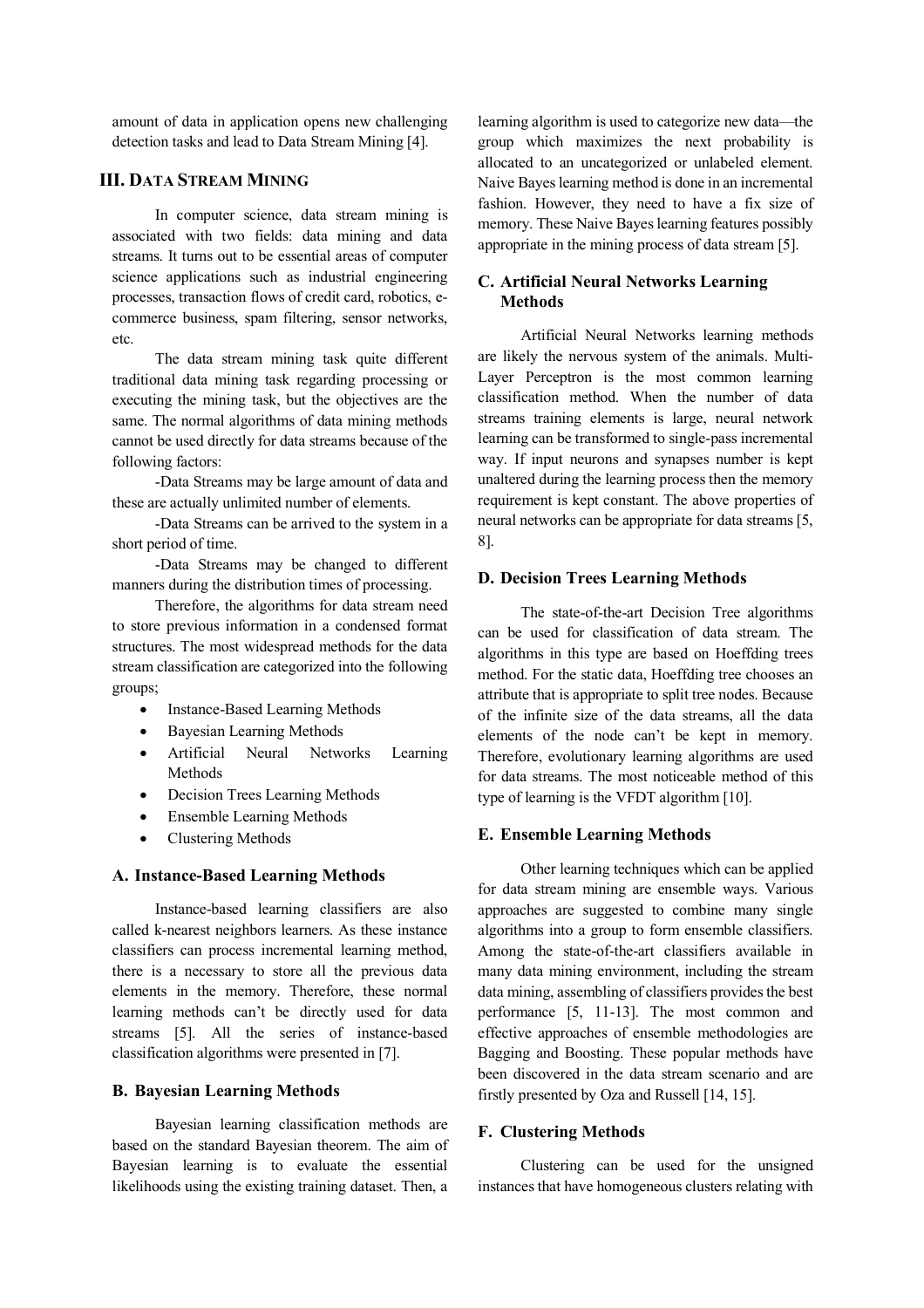their similarities. Streaming methods for clustering can be done with two levels, online and to eliminate similar data which in offline. At the online level, a set of extremely small clusters is computed and updated from the stream efficiently; in the offline phase, a classical batch clustering method, for example, k-means is performed on the micro clusters. Although the offline level clustering carries out for several amount of processing phase, the online level clustering only done with a single pass phase for the input data. Because the offline processing can be separated to a set of small clusters and can be invoked when the stream ends. Furthermore, they can update the group of separated clusters periodically according to the stream flows they need.

The k -means clustering method is one of the most used methods in clustering, due to its simplicity. To initiate the clustering process, the value of k is chosen in a random way, but most popular developed algorithms begins with 1, and some starts with 5 or 10. Then, according to that centroid value, each instance is assigned to the nearest centroid. The cluster centroids are computed again with the center of mass of the assigned instance. This process is computed repeatedly until the desired criterion is encountered or the assignments cannot be changed. This routine cannot be used for data streams mining process because the streams require many passes to be clustered [16].

However, this paper focuses on Bayesian Classifiers and Ensemble Classifiers and Decision Trees and Cluster.

# **IV. LITERATURE REVIEW**

Hundreds of academic papers have been presented based on research done for big data classification on the standard dataset of data stream mining. These works done are described according to categorization of the above state-of-the-art classification groups.

The author in paper [6] illustrates the developed numerous streaming data computation platforms and discuss their major abilities. They clearly specify the prospective research directions for high-speed largescale mining methods for data stream from different point of views such as procedures, implementation nature and performance evaluation analysis. They clearly described that Instance-Based Classifiers get more accuracy among the other classifiers but the time taken for that is extremely large. Therefore, in order to perform faster changes, the authors in [17] took the distributed computing advantages and then proposed the nearest neighbor incremental classifier.

In [18], an operational pattern-based Bayesian learning classifier was proposed to handle data streams. The researchers in [19] implemented highly efficient and popular algorithm "Naïve Bayes Algorithm" on huge complex data to acquire knowledge. They proposed reduction technique to remove similar data which in sequence reduces the time of computation, the amount of memory space requirement, and enhances the performance of Naïve Bayes Algorithm. Their research work indicates highly efficient Naive Bayes Algorithm solution or huge data streams.

Many authors proposed to apply Neural Network Deep Learning methods for data stream processing in many ways. Neural Network deep learning architectures can be capable for complex tasks and sometimes it can outperform human's beings in some application areas. Although the remarkable advancements for this area can be seen clearly, there is an ill-posed optimization problem for training deep architectures that has a very large number of hyperparameters. For this reason, modification of Neural Network integrated framework has been presented to get online calculation capabilities of highly scalable solution for mining data streams in [20].

Extensive surveys research on assembling for classification of data stream and also regression tasks have been done by [13]. They surveyed wide ranges of data streams ensemble techniques and introduces the innovated learning methods for imbalance data streams processing including complex representation of data, semi-supervised learning, the structured outputs and the detection method. The authors in [16] propose a new ensemble learning method, called Iterative Boosting Streaming ensemble (IBS) that can be able to classify streaming data. The authors in [21] introduce the new distributed training model for ensemble classifiers to avoid the dangers of the vote-based separated ensembles. This model is named as "LADEL".

### **V. PROPOSED FRAMEWORK**

Let a data stream input as a sequence of batches  $DS = \{S1, S2, \ldots, St\}$ , where  $St = \{S1, \ldots, SN\}$  be an unlabeled batch. Assume the real class label Li of instance Si, for  $i = 1, \ldots N$ , and the equivalent labeled set, defined as  $\text{St} = \{ (\text{S1}, \text{L1}) \dots (\text{SN}, \text{LN}) \}$ , that can be used at the training stages. The class labels are necessary to be predicted manually for incoming unlabeled data of real-world data. The standard stream dataset no need to do this state. An automatic mining system of data streams, that has acceptable and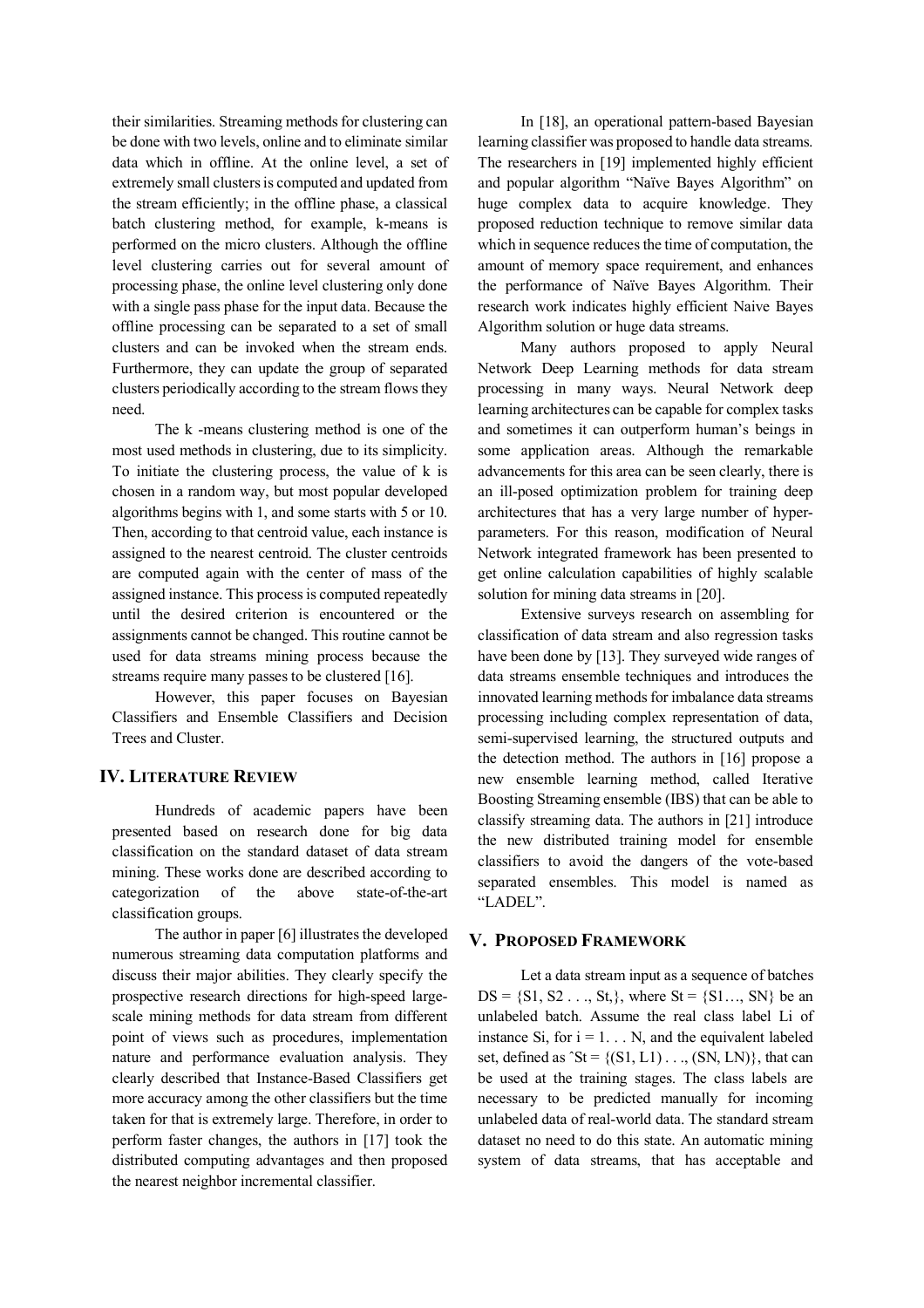constant performance at classification accuracy, computation procedure and memory usage.



**Figure 1. Ensemble Framework for Data Streams**

After labeling batches, St, is presented, the simple classifier categorizes its instances. There is an assumption that the name of the labels will be known immediately after the classification process took place, so the miss classification error of this batch can be predicted and clearly know the correct instance stream. The uncertain, ambiguous, incomplete, and subjective data can reduce the performance of the classifier and not all the techniques are suitable for all data streams. Therefore, the misclassification data streams are filtering out after the classification process. After the filtering process is created, assembling method is designed by using the simple cluster to improve the model to focus on data stream that is not easy to classify. The miss classified data streams,  $MDS = \{S1, S2, \ldots, St\}$  are separated from correctly labeled streams, clean data streams CDS= {S1, S2…, St} from DS. Then the clustering is ensemble to label the left incorrect data streams, MDS.

After grouping batches of MDS, the accuracy for that clusters is calculated, and the overall accuracy of the DS can also be calculated as illustrated in Fig. 1.

## **VI. EXPERIMENT RESULTS**

The well-known data set of streams, real world Electricity [22] data is used to test the ensemble effect. The Electricity data was accumulated from the New South Wales' electricity market, Australian State. Prices are unstable and depends on the demand and supply in this market. It contains the real data collected at every 30 minutes for 2 years and 7 months. This dataset consists of 45,312 instances with five attributes for the time, day, period and price. The class label defines the alteration of the price corresponding to moving average (MA) of the past 24 hours.

The experiments are conducted on the tasks of data stream classification. The experiment design is implemented with the use of EvaluatePrequential approach because the system needs to know the label of the class and to filter out the mis-classified data. Firstly, the classification is done with the well-known classifier Naïve Bayes and VFDT and the results are shown in Table I.

**TABLE I. PERFORMANCE MEASUREMENT COMPARISON FOR SINGLE STANDARD DATA STREAM CLASSIFIERS**

| Name of Data   Classification  <br><b>Stream</b><br>Algorithm | Accuracy<br>$\frac{1}{2}$ | Kappa<br><b>Statistic</b> | Kappa<br>Temporal<br><b>Statistic</b> | <b>Elapsed</b><br>Time(s) |
|---------------------------------------------------------------|---------------------------|---------------------------|---------------------------------------|---------------------------|
| Naive Bayes                                                   | 73.07                     | 40.89                     | $-83.57$                              | 0.67                      |
| VFDT                                                          | 72.23                     | 43.59                     | $-89.30$                              | 0.52                      |

The data streams are tested with the standard ensemble methods of Leveraging and Boosting. The results from the experiments are summarized in Table II.

**TABLE II. PERFORMANCE MEASUREMENT COMPARISON FOR ENSEMBLE DATA STREAM**  CLASSIFIERS

| CLASSIFILINS                                              |                                             |                    |                                       |                                      |  |
|-----------------------------------------------------------|---------------------------------------------|--------------------|---------------------------------------|--------------------------------------|--|
| <b>Name of Data</b><br><b>Stream</b><br><b>Algorithms</b> | <b>Classification</b><br>Accuracy<br>$(\%)$ | Kappa<br>Statistic | Kappa<br>Temporal<br><b>Statistic</b> | <b>Elapsed</b><br><b>Time</b><br>(s) |  |
| LeveragingNB                                              | 52.82                                       | 12.95              | $-221.62$                             | 1.58                                 |  |
| LeveragingVFDT                                            | 75.497                                      | 48.38              | $-67.04$                              | 4.25                                 |  |
| OZOBoostNB                                                | 74.322                                      | 44.38              | $-75.04$                              | 1.02                                 |  |
| <b>OZOBOOSTVFDT</b>                                       | 69.352                                      | 39.70              | $-108.92$                             | 1.72                                 |  |

Then experiments are carried out for the part of the proposed framework by using the simple KMeans clustering method. The data and results are shown in Table III and this addition tasks can enforce the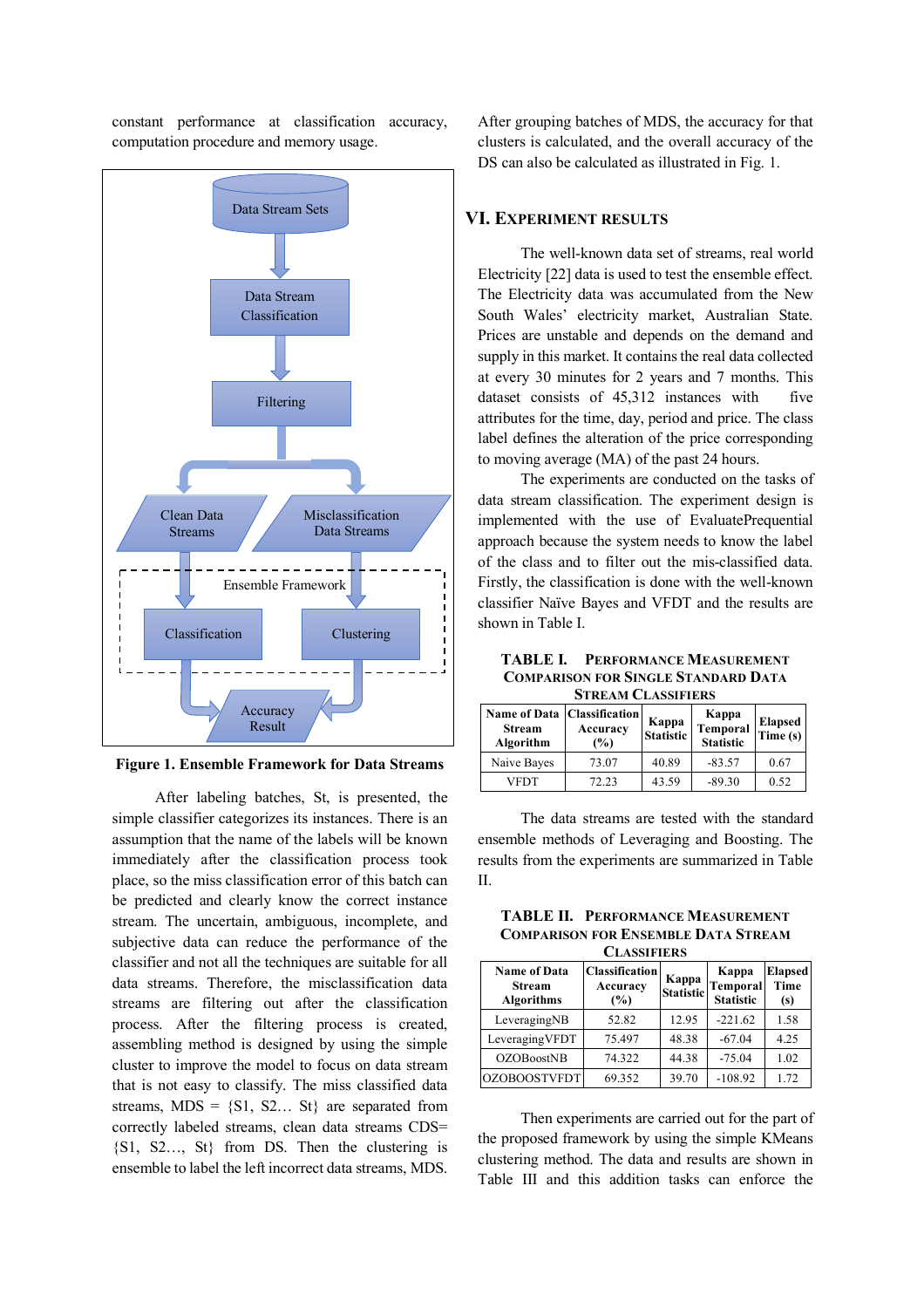classification accuracy but need to care for elapsed time. The overall performance for the proposed ensemble method is illustrated in Table IV.

| <b>TABLE III. PERFORMANCE MEASUREMENT</b> |  |  |  |
|-------------------------------------------|--|--|--|
| COMPARISON FOR CLUSTERING FOR MISS DATA   |  |  |  |

| Data Stream        | Classification<br>Accuracy $(\% )$ | Data Count | <b>Elapsed</b><br>Time (s) |  |
|--------------------|------------------------------------|------------|----------------------------|--|
| Miss data for NB   | 45.57                              | 12202      | 0.03                       |  |
| Miss data for VFDT | 59.29                              | 12583      | 0.08                       |  |

#### **TABLE IV. PERFORMANCE MEASUREMENT COMPARISON FOR PROPOSED ENSEMBLE DATA STREAM CLASSIFIERS**

| <b>Name of Data</b><br><b>Stream Algorithms</b> | Classification<br>Accuracy $(\% )$ | <b>Elapsed</b><br>Time (s) | Improved<br>Accuracy<br>(%) |  |
|-------------------------------------------------|------------------------------------|----------------------------|-----------------------------|--|
| $NB + KMeans$                                   | 88.04                              | 0.7                        | 14.97                       |  |
| VFDT + KMeans                                   | 88.69                              | 0.6                        | 16.46                       |  |



**Figure 2. Measurement Comparison for proposed Ensemble Data Stream Classifiers and Standard Ensemble Classifier**

Then the comparison is carried out the proposed ensemble method and the state-of-the-art ensemble methods and results are shown in Fig. 2 and Fig. 3. From these results, it can be seen clearly that the proposed framework not only can increase the classification accuracy but also less than in elapsed time.





# **VII.CONCLUSION**

In this paper, the ensemble framework constructed from the data streams classifiers and simple K-Means clustering is proposed for mining data streams. The proposed framework of the ensemble learning classifiers, the combination of Naïve Bayes and K-Means, and VFDT and K-Means, has been evaluated. Furthermore, the comparison of the proposed framework against state-of-the-art ensembles, Leveraging and Boosting using standard data stream set. The results clearly show that the proposed framework not only can improve the classification accuracy based on mis-classification data, but also can reduce the time taken than the above standard ensemble techniques. Future research will concentrate on learning the influence of the size of stream data and more effective ensemble mechanisms on accuracy of the ensemble classifier.

## **REFERENCES**

- **[1]** N. Sun, B. Sun, J. Lin and M. Yu-Chi Wu, "Lossless Pruned Naive Bayes for Big Data Classifications," Big Data Research, vol.14, pp. 27-36, December 2018. https://doi.org/10.1016/j.bdr.2018.05.007.
- **[2]** C. Tsai, C. Lai, H. Chao and A. V. Vasilakos, "Big Data Analytics: A Survey," Journal of Big Data, vol.2, A21, pp. 1-32, December 2015. https://doi.org/10.1186/s40537-015-0030-3.